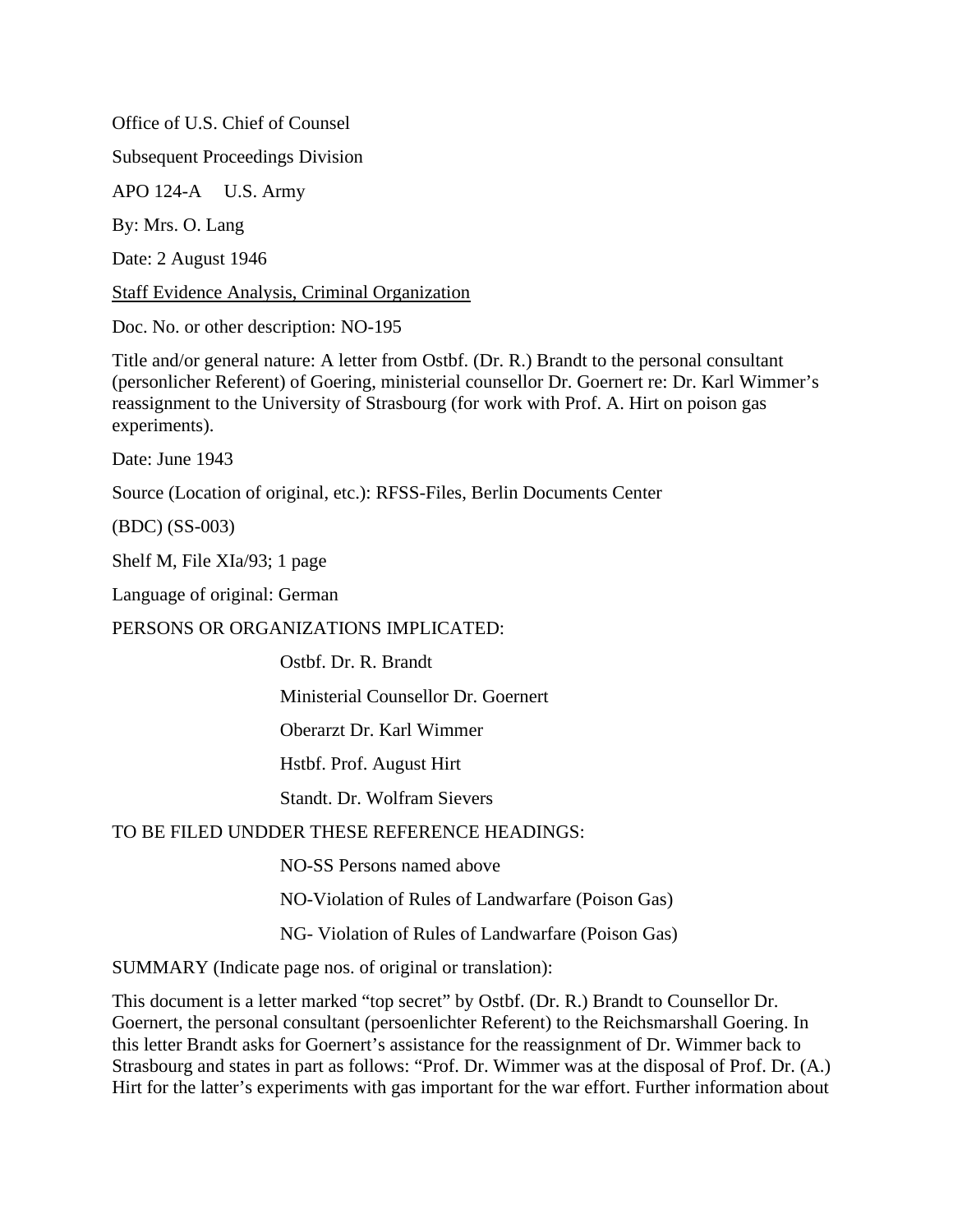these experiments could be received from the SS-Standf. Sievers, Berlin-Dahlem, Puecklerstrasse 16".

This letter was filed in three copies. One of the copies was sent to Standf. Dr. Sievers (Ahnenerbe Society, Institute of Scientific Military Research).

See: No-193, NO-194, NO-196, NO-197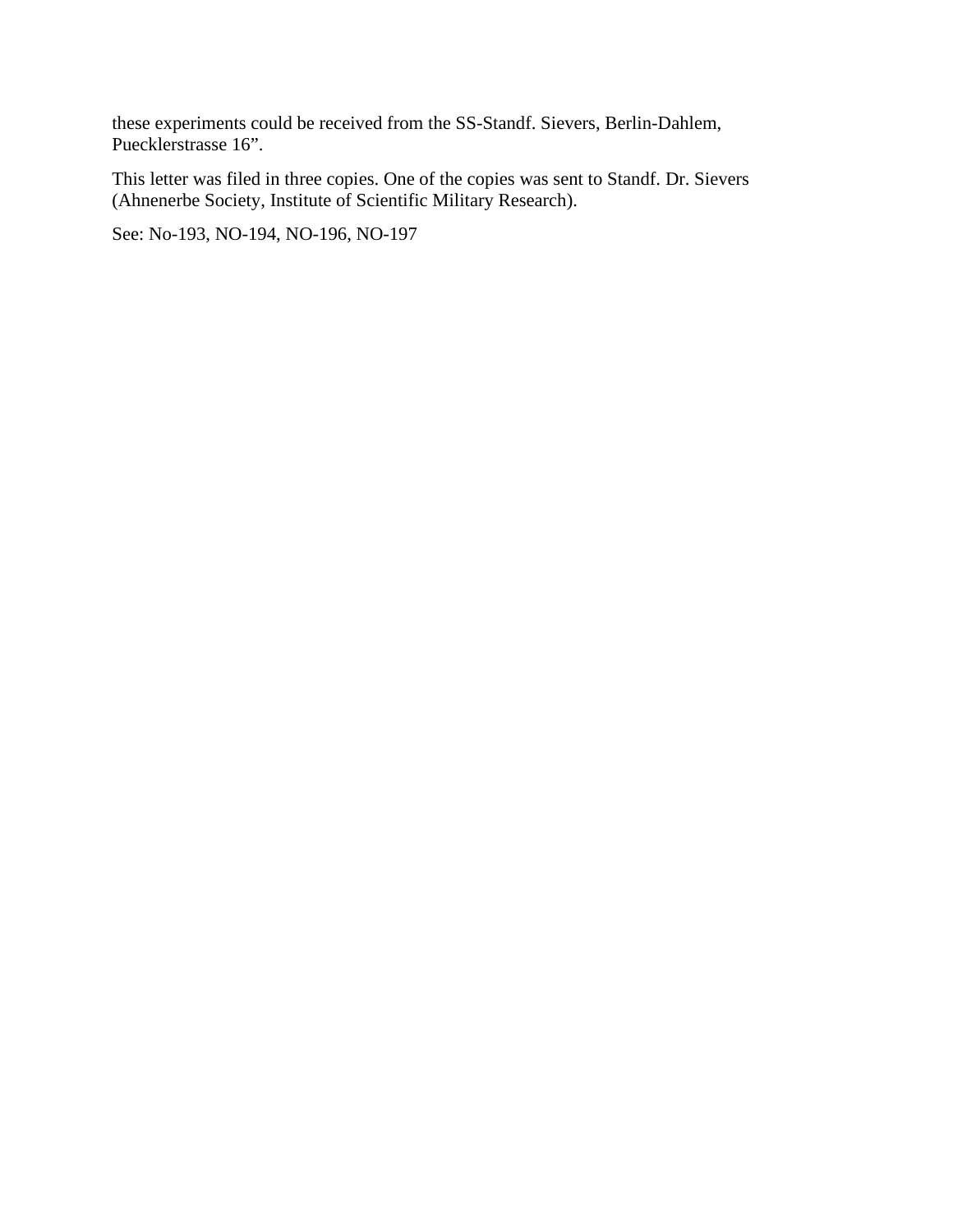TRANSLATION OF DOCUMENT No. NO-195 OFFICE OF U.S. CHIEF OF COUNSEL The Richsfuehrer-SS Personal Staff A 1645/43 peb. Sch 9 June 1943 (handwritten)

Field Command Post Top Secret! 3 copies 3rd copy

To the

Personal Consultant (Referent) of the Reichsmarschall.

Ministerial Councillor Dr. GOERNERT

Berlin W9

Leipziger Platz 3.

Dear Party-member GOERNERT,

Referring to our telephone conversation of 3.6.1943 I request your support for a very quick re-transfer of staff surgeon Dr. med habil. Karl Wimmer who was transferred to the XIth Air Corps from the Luftwaffe Medical (SAN,) Training Department VII at the Anatomical Institute of the University at Strasbourg despite the understanding that he was to remain.

Dr. Wimmer was at the disposal of Professor Dr. HIRTH for his war-important gas experiments. Further details on the experiments could be given to you by SS-Standartenfuehrer SIEVERS, Berlin-Dahlem Puccklerstrasse 16.

Steps are already being taken via the Medical Office to have Dr. WIMMER transferred to the Waffen-SS. I should appreciate your expediting this matter through your support.

> Heil Hitler! BRANT (handwritten) s/BRANT SS-Oberstrumbannfuehrer.